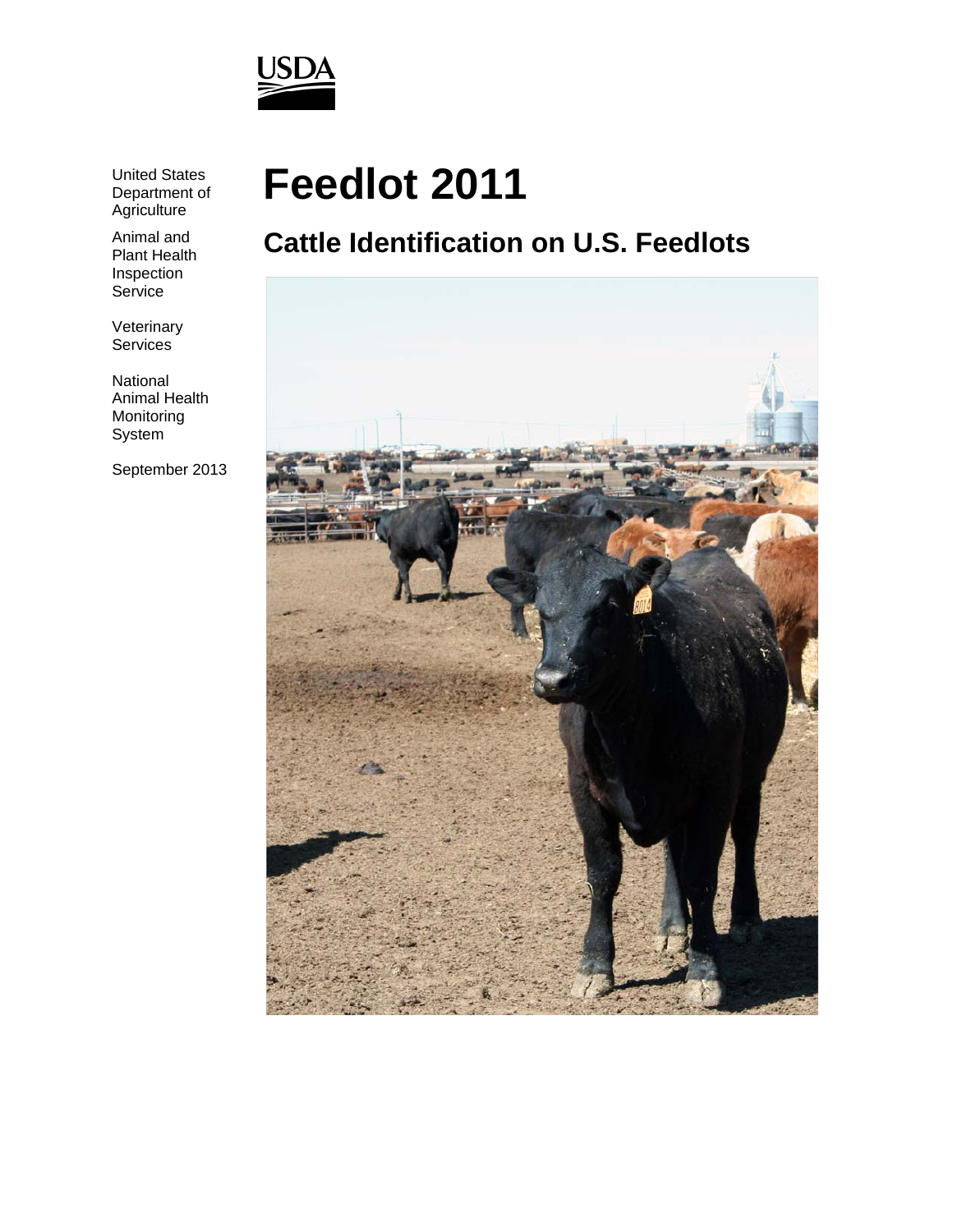The U.S. Department of Agriculture (USDA) prohibits discrimination in all its programs and activities on the basis of race, color, national origin, age, disability, and where applicable, sex, marital status, familial status, parental status, religion, sexual orientation, genetic information, political beliefs, reprisal, or because all or part of an individual's income is derived from any public assistance program. (Not all prohibited bases apply to all programs.) Persons with disabilities who require alternative means for communication of program information (Braille, large print, audiotape, etc.) should contact USDA's TARGET Center at (202) 720-2600 (voice and TDD).

To file a complaint of discrimination, write to USDA, Director, Office of Civil Rights, 1400 Independence Avenue, S.W., Washington, D.C. 20250-9410, or call (800) 795-3272 (voice) or (202) 720-6382 (TDD). USDA

is an equal opportunity provider and employer. Mention of companies or commercial products does not imply recommendation or endorsement by the U.S. Department of Agriculture over others not mentioned. USDA neither guarantees nor warrants the standard of any product mentioned. Product names are mentioned solely to report factually on available data and to provide specific information.

USDA–APHIS–VS, CEAH NRRC Building B, M.S. 2E7 2150 Centre Avenue Fort Collins, CO 80526-8117 970.494.7000 http://www.aphis.usda.gov/nahms #673.0913

Cover photograph courtesy of Geni Wren.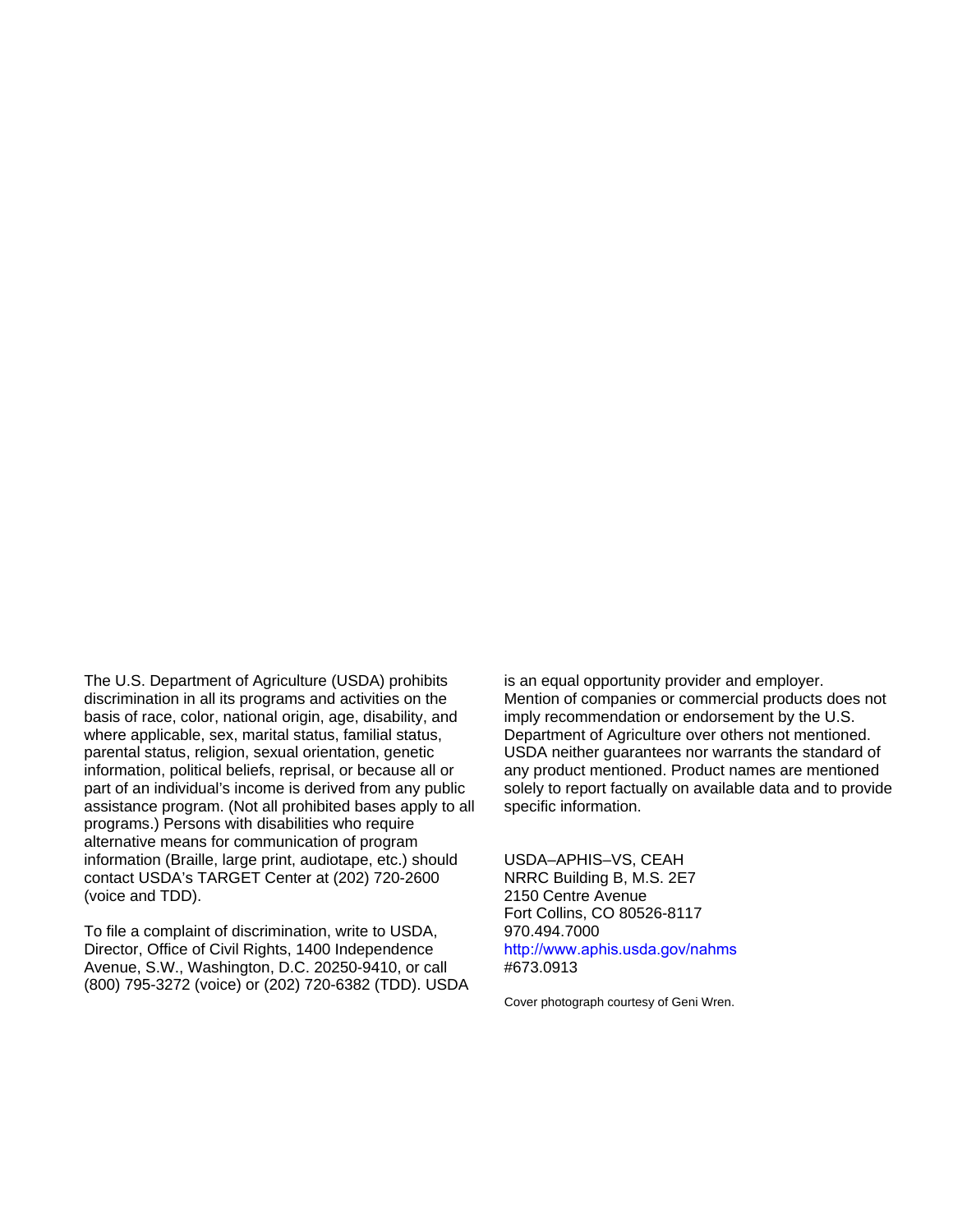# **Table of Contents**

#### **Introduction 1**

## **A. Population Estimates 2**

- 1. Presence of ID at time of arrival 2
- 2. Removal and application of ID postarrival 4
- 3. Application of individual-animal ID and group/owner ID 8
	- 4. Hide-branding 12

#### **B. Trends 13**

- 1. Hide-branding 13
- 2. Feedlots that applied ID 14

#### **C. Discussion 16**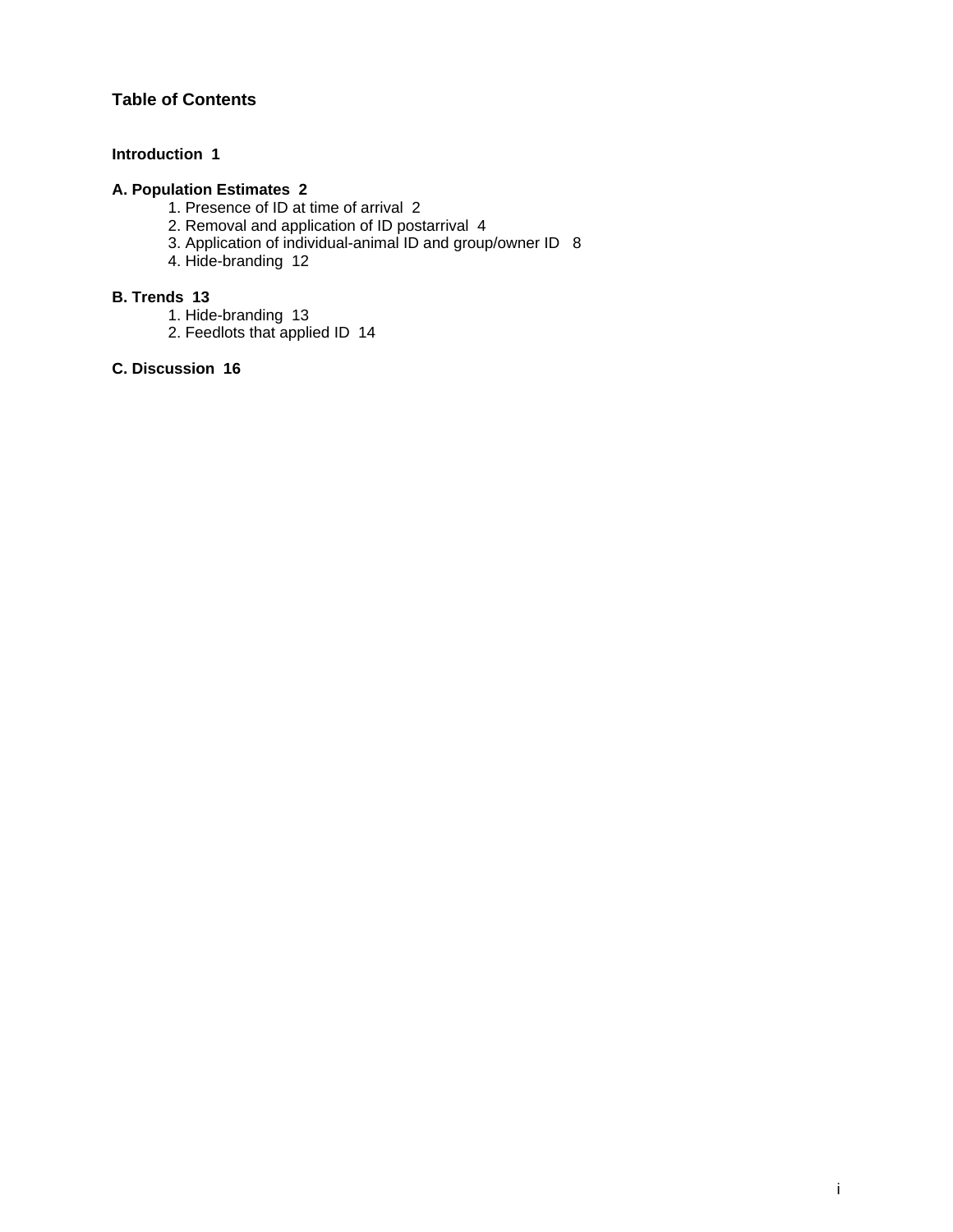#### **Acknowledgments**

This report was a cooperative effort between two U.S. Department of Agriculture (USDA) Agencies: the National Agricultural Statistics Service (NASS) and the Animal and Plant Health Inspection Service (APHIS).

We want to thank the NASS enumerators, State and Federal veterinary medical officers (VMOs), and animal health technicians (AHTs) who visited the operations and collected data for the Feedlot 2011 study. Their hard work and dedication to USDA's National Animal Health Monitoring System (NAHMS) were invaluable. The roles of the producers, Area Veterinarians in Charge, NAHMS coordinators, VMOs, AHTs, and NASS enumerators were critical in providing quality data for the Feedlot 2011 reports. Recognition also goes to the personnel at the USDA–APHIS–Veterinary Services' Centers for Epidemiology and Animal Health for their efforts in generating and distributing this and other reports from the Feedlot 2011 study.

All participants are to be commended, particularly the producers whose voluntary efforts made the Feedlot 2011 study possible.

mangum

Larry M. Granger **Director** Centers for Epidemiology and Animal Health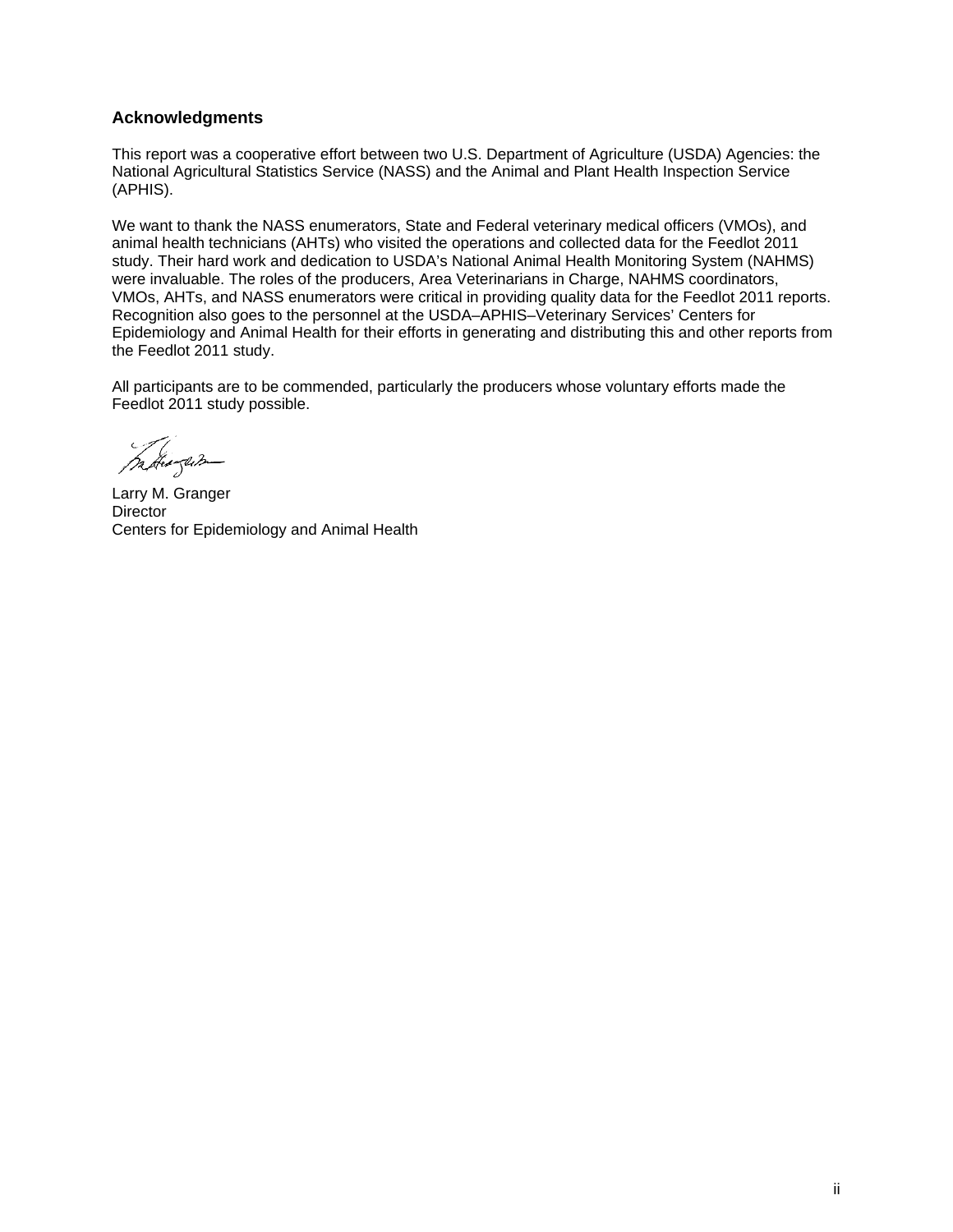#### **Suggested bibliographic citation for this report:**

USDA. "Feedlot 2011: Cattle Identification on U.S. Feedlots" USDA–APHIS–VS–CEAH–NAHMS. Fort Collins, CO

#### **Contacts for further information:**

Questions or comments on data analysis: Dr. David Dargatz (970) 494–7000

#### **Feedback:**

Feedback, comments, and suggestions regarding Feedlot 2011 study reports are welcomed. You may submit feedback via online survey at: http://www.aphis.usda.gov/nahms (Click on "FEEDBACK on NAHMS reports.")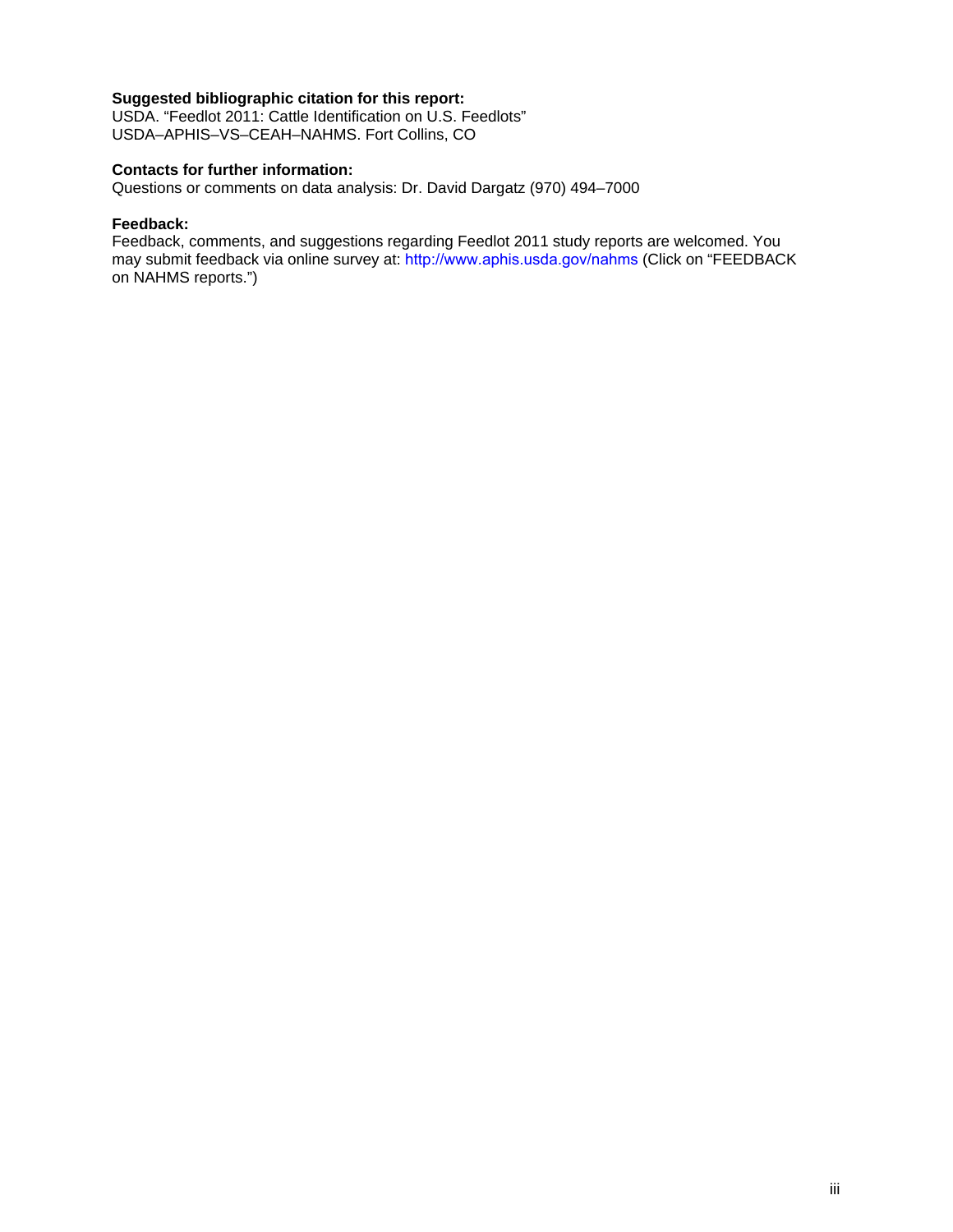#### **Introduction**

Feedlot 2011 and two earlier NAHMS cattle feedlot studies (Cattle on Feed Evaluation (COFE) 1994 and Feedlot '99) examined a variety of feedlot management practices, including animal identification (ID). This document presents results of the Feedlot 2011 study related to animal ID and discusses trends observed across the three NAHMS feedlot studies.

Cattle ID is a key component of a complete meat/beef traceback system. Hide brands, tattoos, registration certificates, and tags attached to animals are common methods used to identify cattle. Most ID devices are designed to be read visibly; some devices contain radio-frequency identification (RFID), chip, which requires an electronic reader. The identifier is usually an alphanumeric code and may be assigned to an individual animal (i.e., individual-animal ID) or all members of a cohort/group (i.e., group/owner ID). The identifier is unique when assigned to a single animal or group of animals and never reused.

There are costs and benefits associated with identifying cattle. Costs include purchasing ID devices and application tools, record-storage systems, RFID tag-reading technology, and human resources required to apply ID devices, collect the data, and administer/maintain the ID system. Benefits connected to animal ID and a traceback system include improved management of animals and herd inventory, enhanced production efficiency, price premiums tied to quality-attribute verification, enhanced market access, and improved disease control. Traceable animal ID must be coupled with competent management practices and the bidirectional flow of information through all segments of the production chain. The effectiveness and efficiency of response to animal disease incidents are substantially improved when a "critical mass" of cattle has traceable ID. Effective and efficient response to public health incidents, such as drug residue and contaminated products, require "farm-to-fork" traceability. Improvements in animal disease control and response to public health incidents are achievable when traceable ID is coupled with competent incident management practices and the bidirectional flow of information.

The NAHMS Feedlot 2011 study<sup>2</sup> surveyed large U.S. feedlots (1,000 head or more capacity) in 12 States<sup>3</sup> and small feedlots (fewer than 1,000 head capacity) in 13 States.<sup>4</sup> States selected for study participation accounted for at least 90 percent of U.S. cattle on feed and at least 90 percent of U.S. feedlots. Population estimates were generated for large and small feedlots by capacity and by region.

During the Feedlot 2011 study, data collected to examine animal ID included:

- 1) The presence of individual-animal ID attached to cattle on arrival.
- 2) The practice of removing and applying ID when receiving cattle.
- 3) The application of individual-animal and/or group/owner ID.
- 4) The occurrence of hide-branding at feedlots.

 $\overline{\phantom{a}}$ 

 $1$  The USDA has estimated that 70 percent of the animals in a specific species and/or sector would need to be identified and traceable to their premises of origin to achieve the anticipated disease control benefits.

<sup>2</sup> The "Feedlot 2011 Part I: Management Practices on U.S. Feedlots with a Capacity of 1,000 or more Head" and "Feedlot 2011 Part II: Management Practices on U.S. Feedlots with a Capacity of Fewer than 1,000 Head" reports contain comprehensive study results and descriptions of the methodologies used.

Large feedlots, States/regions:

Central: Colorado, Kansas, Nebraska, Oklahoma, and Texas.

Other: Arizona, California, Idaho, Iowa, New Mexico, South Dakota, and Washington.

<sup>4</sup> **Small feedlots, States/regions:**

Central: Kansas, Nebraska, South Dakota, and Texas.

Other: Illinois, Indiana, Iowa, Michigan, Minnesota, Missouri, Ohio, Pennsylvania, and Wisconsin.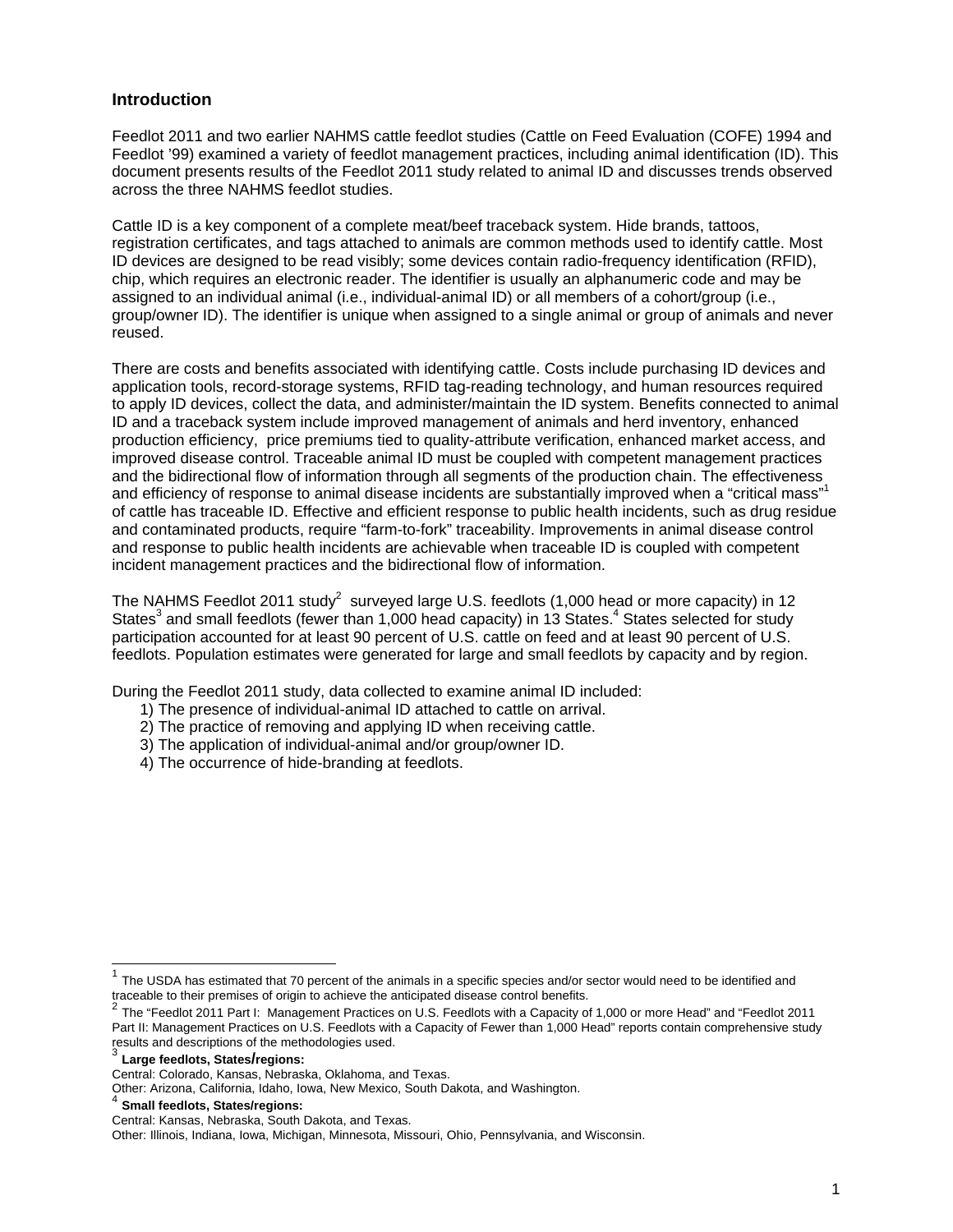# **A. Population Estimates**

#### **1. Presence of ID at time of arrival**

The Feedlot 2011 study assessed the presence of individual-animal ID on cattle and calves arriving at small feedlots (fewer than 1,000-head capacity) and large feedlots (capacity of 1,000 or more head). Data were summarized to estimate the percentage of feedlots that received at least some cattle that had individual-animal ID on arrival and the percentage of cattle that arrived with individual-animal ID.

About two of five small feedlots (37.5 percent) received at least some cattle and calves with preexisting individual-animal ID, and about two of five cattle (40.3 percent) that arrived at those small feedlots had individual-animal ID. Three-fourths of large feedlots (75.6 percent) received at least some cattle with preexisting individual-animal ID, and about 3 of 10 cattle (28.7 percent) that arrived at those large feedlots had individual-animal ID.



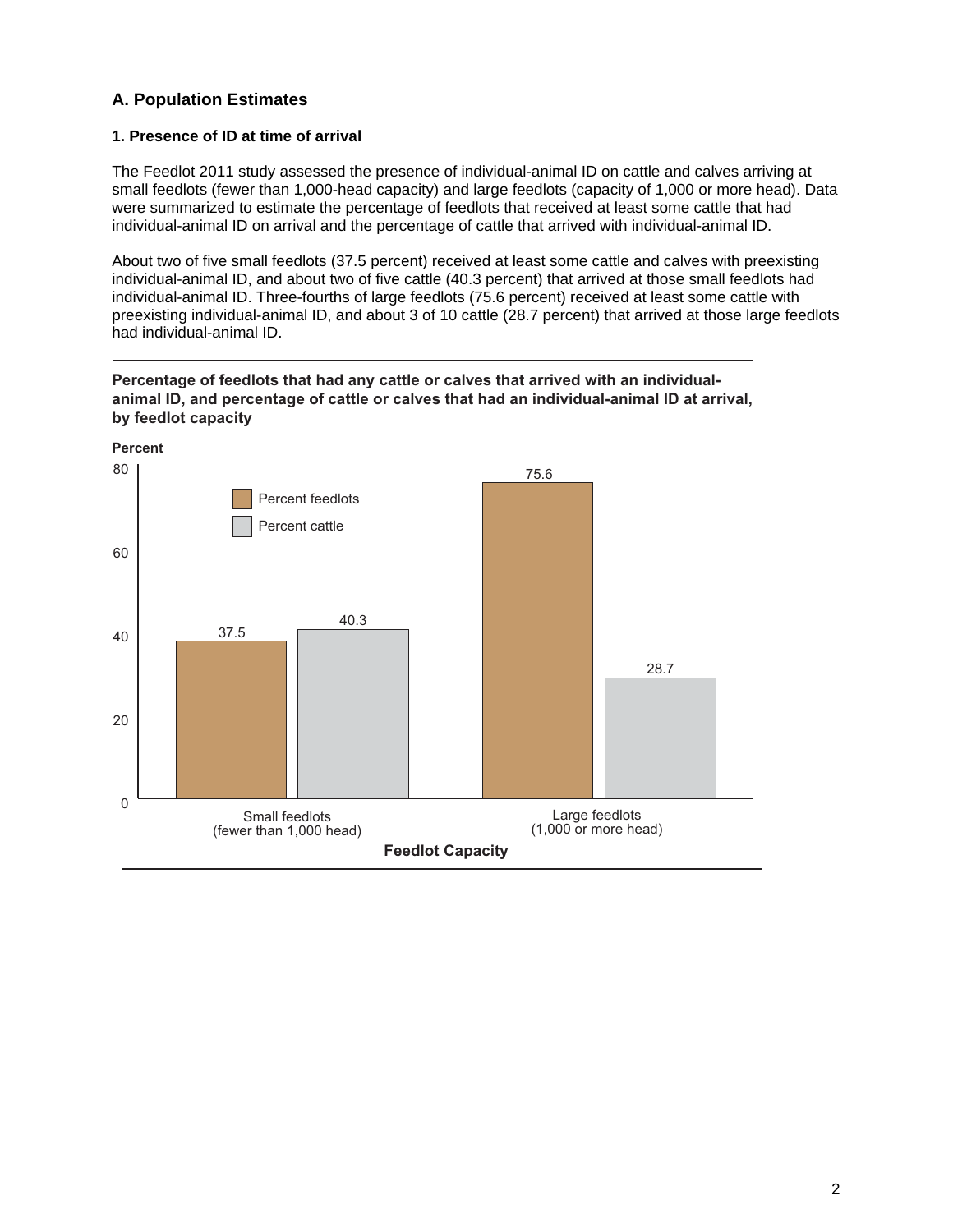Note: In the following tables, small feedlots were broken into two catagories: 1-to-499-head capacity and 500-to-999-head capacity; large feedlots were also broken into two catagories: 1,000-to-7,999-head capacity and 8,000-or-more-head capacity.

A higher percentage of **feedlots** with a capacity of 500 to 999 head (69.4 percent) received any cattle with individual-animal ID compared with feedlots with a capacity of 1 to 499 head (36.0 percent). The percentage of large feedlots that received any cattle with individual-animal ID was similar by region and by capacity.

A higher percentage of **cattle** arrived with individual-animal ID in feedlots with a 500-to-999-head capacity (52.5 percent) compared with feedlots with a 1-to-499-head capacity (36.0 percent). The percentage of cattle that arrived with individual-animal ID at large feedlots was slightly higher in the "Other" region (39.2 percent) than in the Central region (26.5 percent).

A.1.a. Percentage of feedlots that had any cattle or calves that arrived with individual-animal ID, and percentage of cattle and calves that had an individual-animal ID at arrival, by feedlot capacity and by region:

|                    | <b>Percent</b>               |       |                |            |  |
|--------------------|------------------------------|-------|----------------|------------|--|
|                    | <b>Feedlots</b>              |       | <b>Cattle</b>  |            |  |
|                    | <b>Percent</b><br>Std. error |       | <b>Percent</b> | Std. error |  |
| Small feedlots     |                              |       |                |            |  |
| 1-499 head         | 36.0                         | (3.8) | 36.0           | (5.6)      |  |
| 500-999 head       | 69.4                         | (6.1) | 52.5           | (6.1)      |  |
| Central region     | 29.0                         | (6.8) | 39.6           | (7.0)      |  |
| Other region       | 41.1                         | (4.2) | 40.8           | (5.9)      |  |
| All                | 37.5                         | (3.6) | 40.3           | (4.5)      |  |
| Large feedlots     |                              |       |                |            |  |
| 1,000-7,999 head   | 72.6                         | (2.7) | 30.7           | (2.8)      |  |
| 8,000 or more head | 82.7                         | (2.5) | 28.3           | (1.8)      |  |
| Central region     | 77.5                         | (2.4) | 26.5           | (1.9)      |  |
| Other region       | 72.7                         | (3.7) | 39.2           | (3.1)      |  |
| All                | 75.6                         | (2.1) | 28.7           | (1.6)      |  |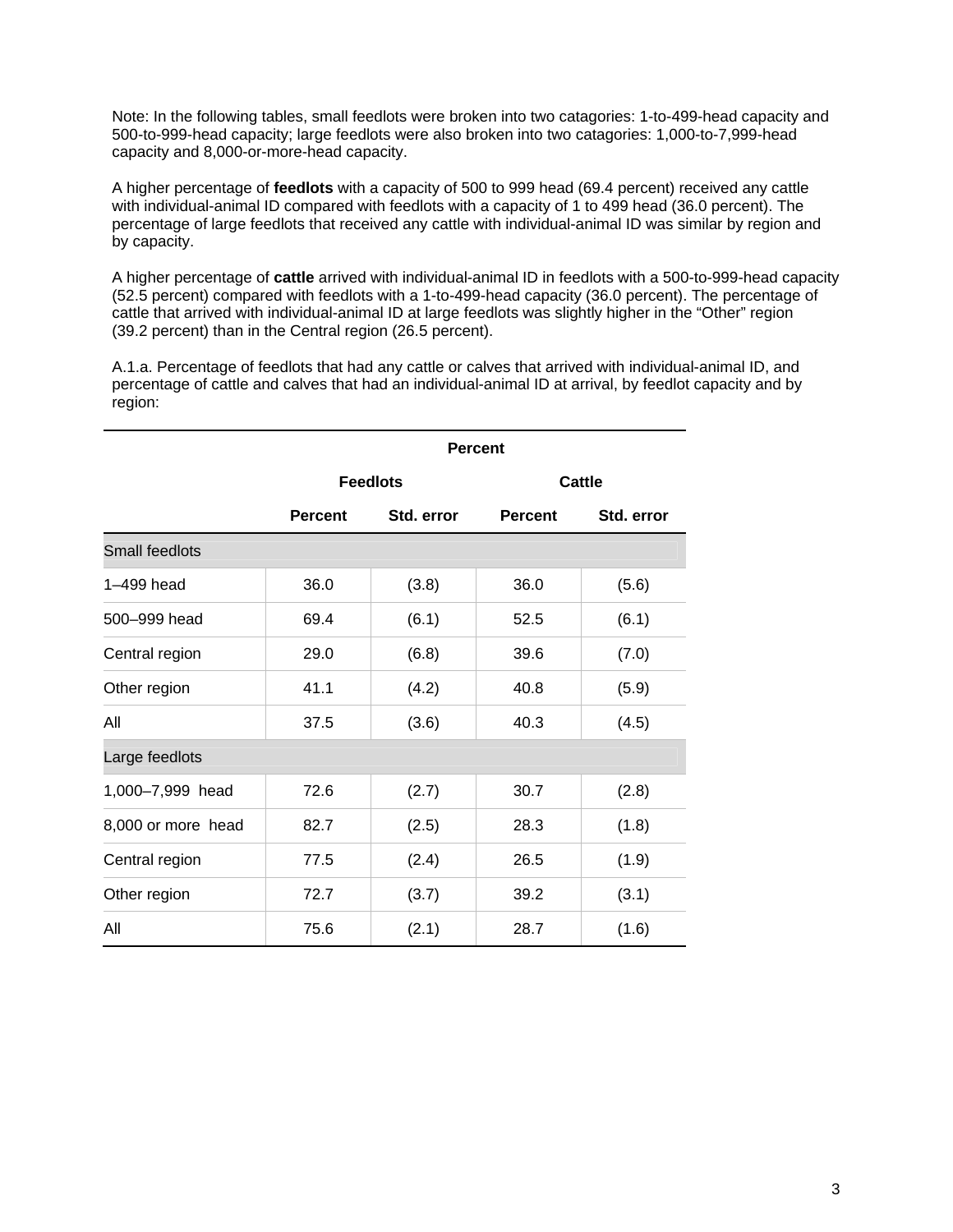#### **2. Removal and application of ID postarrival**

For feedlots that received cattle or calves with individual-animal ID, a higher percentage of large feedlots than small feedlots removed preexisting ID from cattle and replaced it with a new ID, or applied another ID in addition to a preexisting ID. Removing preexisting ID occurred less frequently than applying new ID. IDs typically applied to cattle that received treatment for disease were not included in these estimates.

For feedlots that received cattle with existing individual-animal ID, approximately 1 of 4 large feedlots (23.8 percent) and 1 of 10 small feedlots (10.6 percent) removed existing individual-animal ID from some cattle during initial processing. About half of these large feedlots (48.1 percent) and one-fifth of small feedlots (18.3 percent) applied new individual-animal ID to cattle that arrived with existing individualanimal ID during initial processing. There were no substantial differences by region within large or small feedlots.



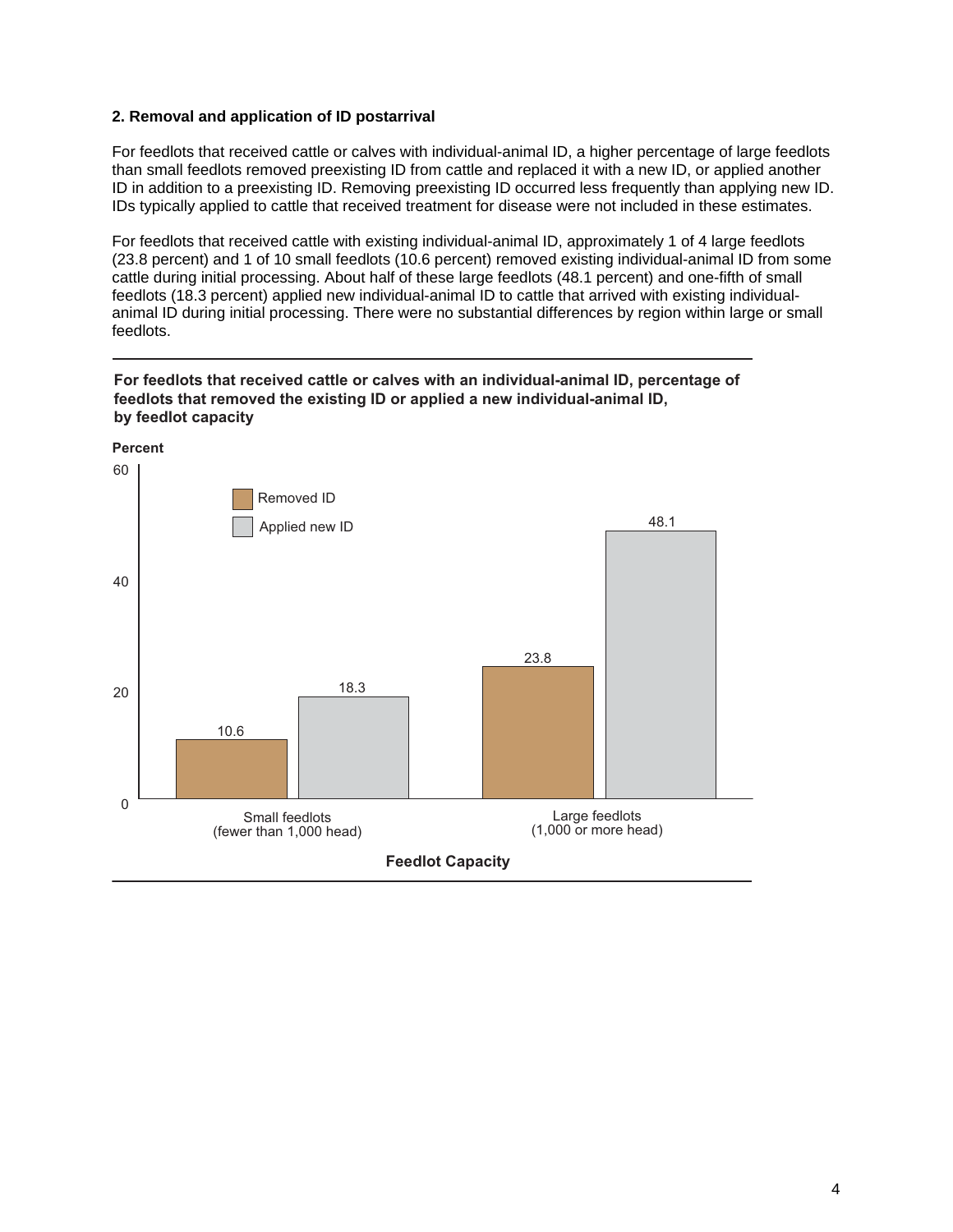|                    | <b>Feedlots that removed ID</b> |            | <b>Feedlots that applied ID</b> |            |  |
|--------------------|---------------------------------|------------|---------------------------------|------------|--|
|                    | <b>Percent</b>                  | Std. error | <b>Percent</b>                  | Std. error |  |
| Small feedlots     |                                 |            |                                 |            |  |
| 1-499 head         | 11.0                            | (3.5)      | 17.1                            | (4.6)      |  |
| 500-999 head       | 6.5                             | (3.1)      | 31.1                            | (6.9)      |  |
| Central region     | 10.5                            | (6.3)      | 17.2                            | (7.1)      |  |
| Other region       | 10.6                            | (3.7)      | 18.6                            | (5.2)      |  |
| All                | 10.6                            | (3.2)      | 18.3                            | (4.3)      |  |
| Large feedlots     |                                 |            |                                 |            |  |
| 1,000-7,999 head   | 26.5                            | (3.1)      | 45.4                            | (3.5)      |  |
| 8,000 or more head | 18.1                            | (3.0)      | 53.5                            | (4.9)      |  |
| Central region     | 23.1                            | (2.8)      | 48.3                            | (3.6)      |  |
| Other region       | 24.8                            | (4.0)      | 47.7                            | (4.8)      |  |
| All                | 23.8                            | (2.3)      | 48.1                            | (2.9)      |  |

A.2.a. For feedlots that received cattle or calves with an individual-animal ID, percentage of feedlots that removed the preexisting ID or applied a new individual-animal ID, by feedlot capacity and by region: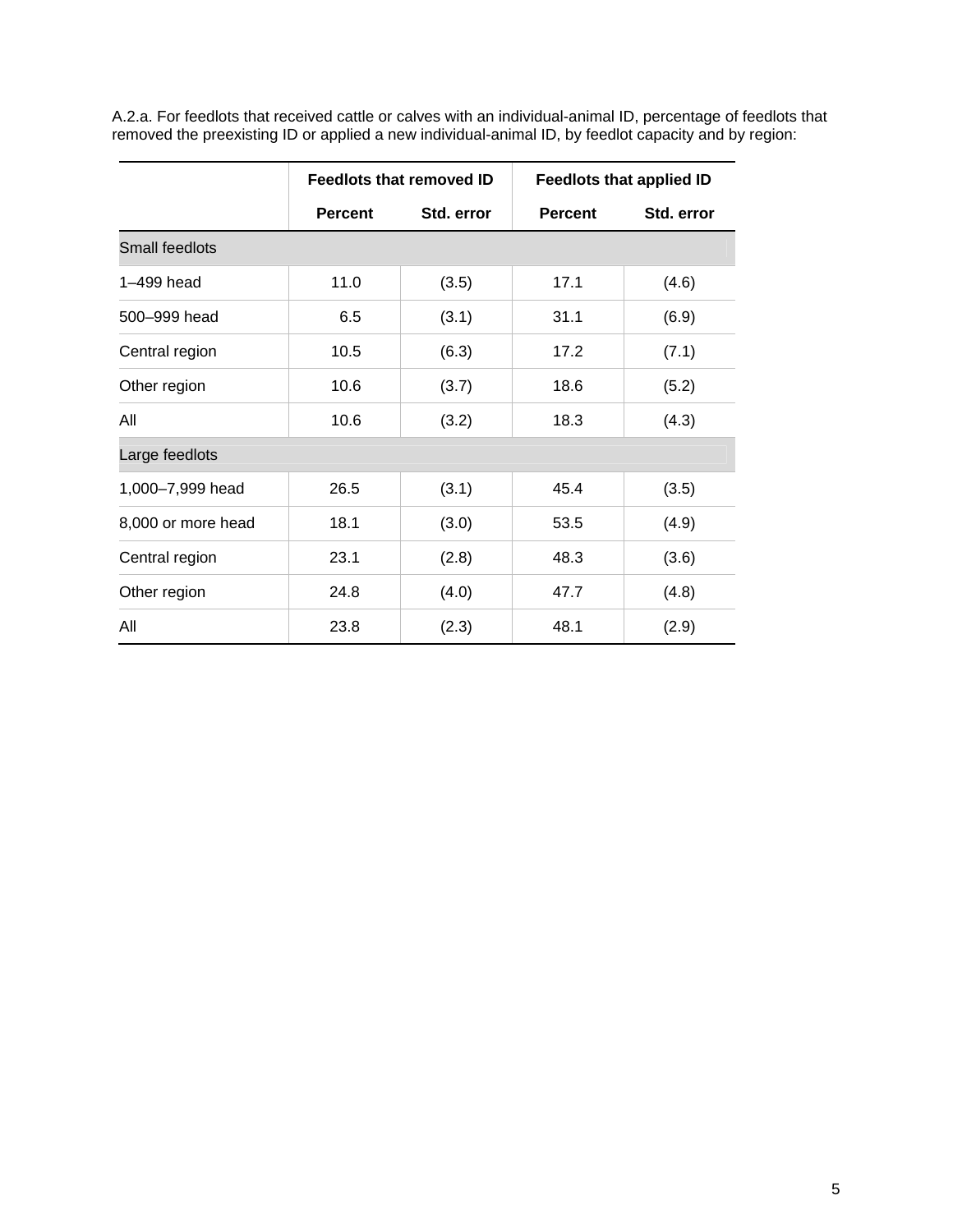For cattle that arrived with an individual-animal ID, a higher percentage of cattle on large feedlots than on small feedlots had the preexisting ID removed during initial processing (18.9 and 8.1 percent, respectively). Almost half the cattle that arrived with individual-animal ID at large feedlots (46.1 percent) received new ID; less than one-fourth of cattle that arrived at small feedlots with preexisting ID (23.1 percent) received new ID.



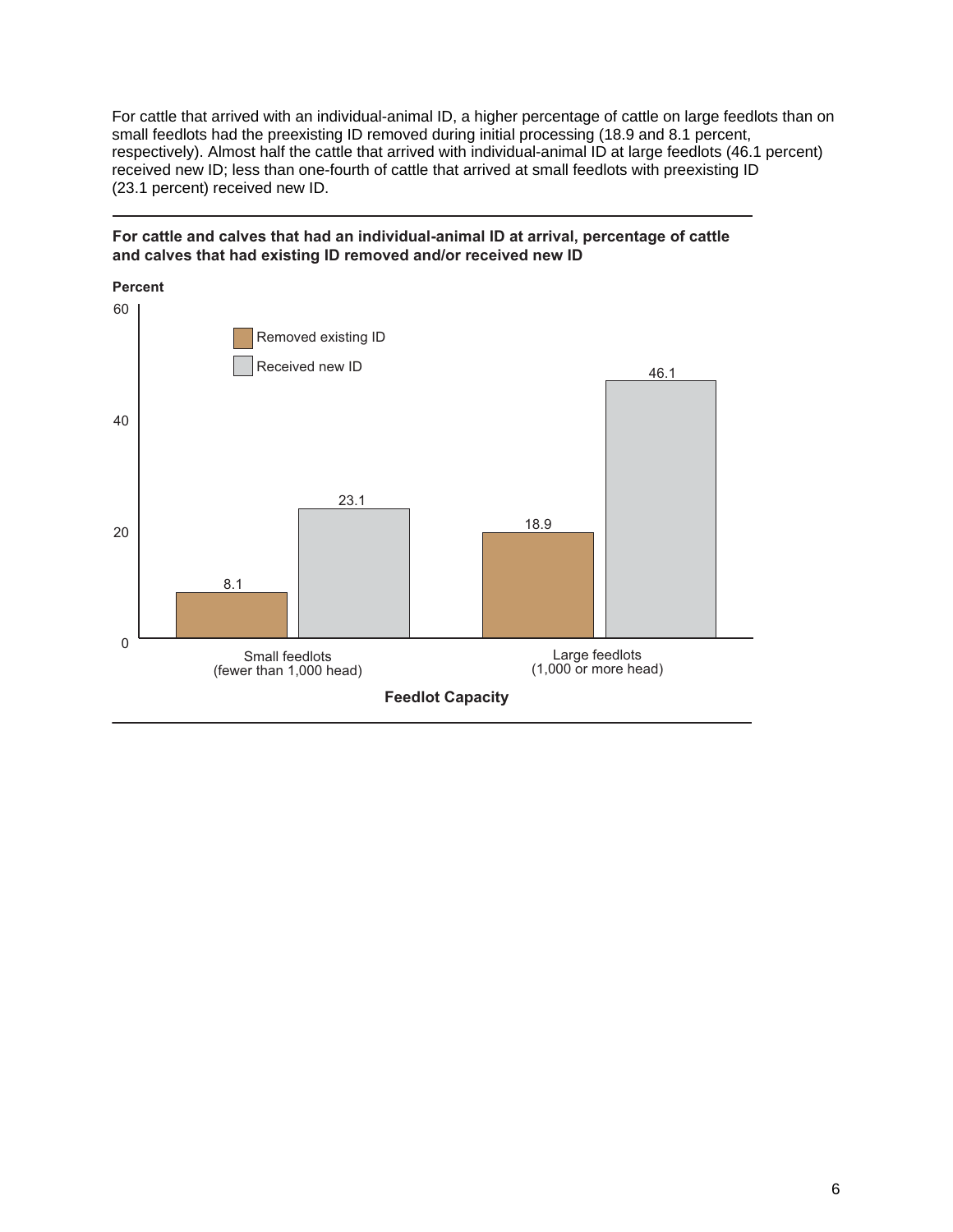A.2.b. For cattle and calves that had an individual-animal ID at arrival, percentage of cattle and calves that had the preexisting ID removed and percentage that received new ID, by feedlot capacity and by region:

|                    | Cattle that had ID removed   |       | <b>Cattle that received</b><br>additional ID |            |  |
|--------------------|------------------------------|-------|----------------------------------------------|------------|--|
|                    | Std. error<br><b>Percent</b> |       | <b>Percent</b>                               | Std. error |  |
| Small feedlots     |                              |       |                                              |            |  |
| 1-499 head         | 8.2                          | (3.0) | 19.2                                         | (5.5)      |  |
| 500-999 head       | 7.9                          | (5.5) | 30.6                                         | (7.3)      |  |
| Central region     | 7.6                          | (5.1) | 25.7                                         | (9.0)      |  |
| Other region       | 8.5                          | (2.8) | 21.1                                         | (4.2)      |  |
| All                | 8.1                          | (2.7) | 23.1                                         | (4.4)      |  |
| Large feedlots     |                              |       |                                              |            |  |
| 1,000-7,999 head   | 20.9                         | (4.8) | 43.6                                         | (5.6)      |  |
| 8,000 or more head | 18.5                         | (3.9) | 46.6                                         | (5.0)      |  |
| Central region     | 21.6                         | (4.1) | 47.8                                         | (5.3)      |  |
| Other region       | 10.4                         | (3.3) | 40.7                                         | (5.9)      |  |
| All                | 18.9                         | (3.3) | 46.1                                         | (4.2)      |  |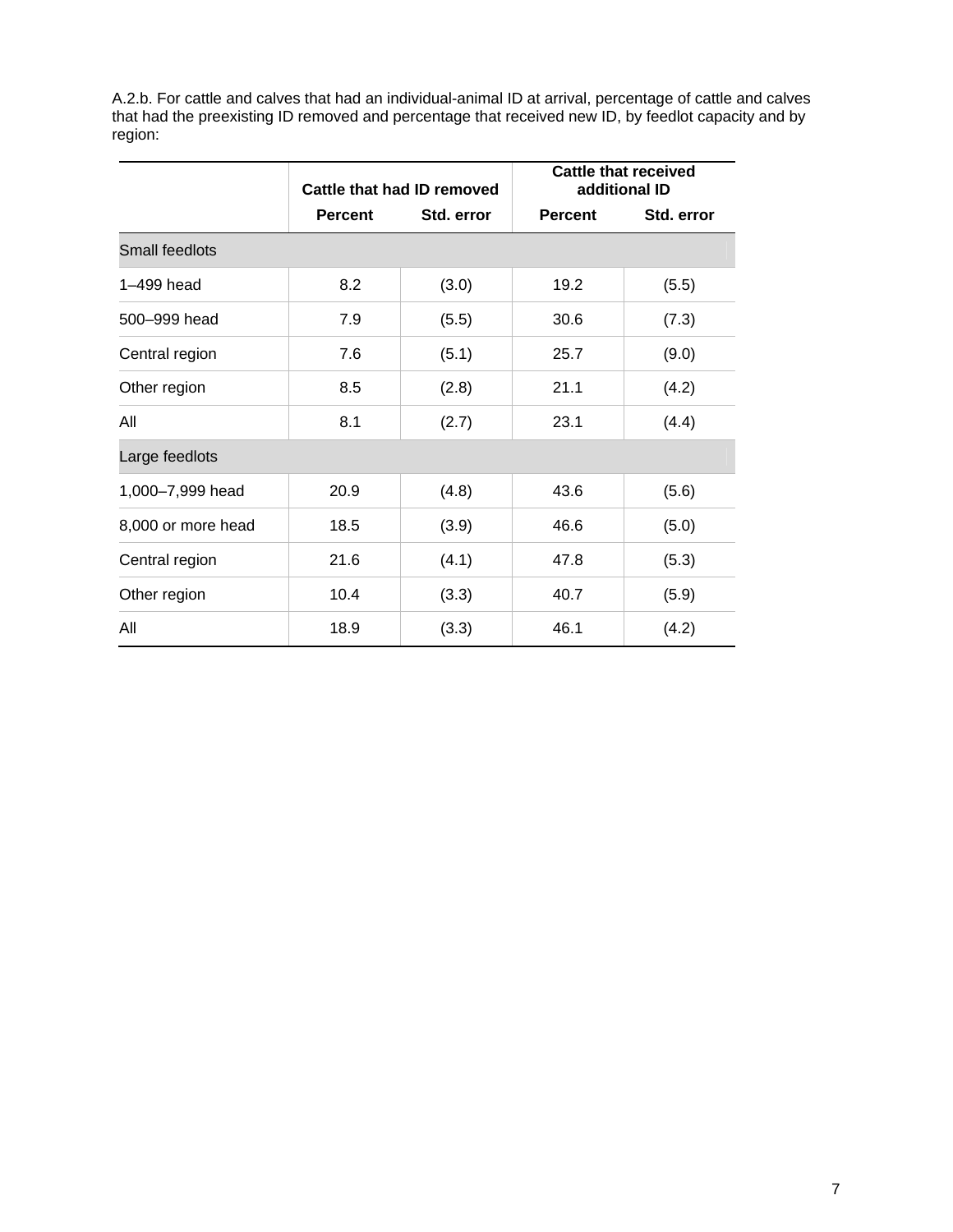#### **3. Application of individual-animal ID and group/owner ID**

Large feedlots commonly applied individual-animal IDs and/or group/owner IDs. Three-fourths of large feedlots (75.6 percent) applied ID to at least some cattle. About two of five small feedlots (43.5 percent) applied ID to at least some cattle.



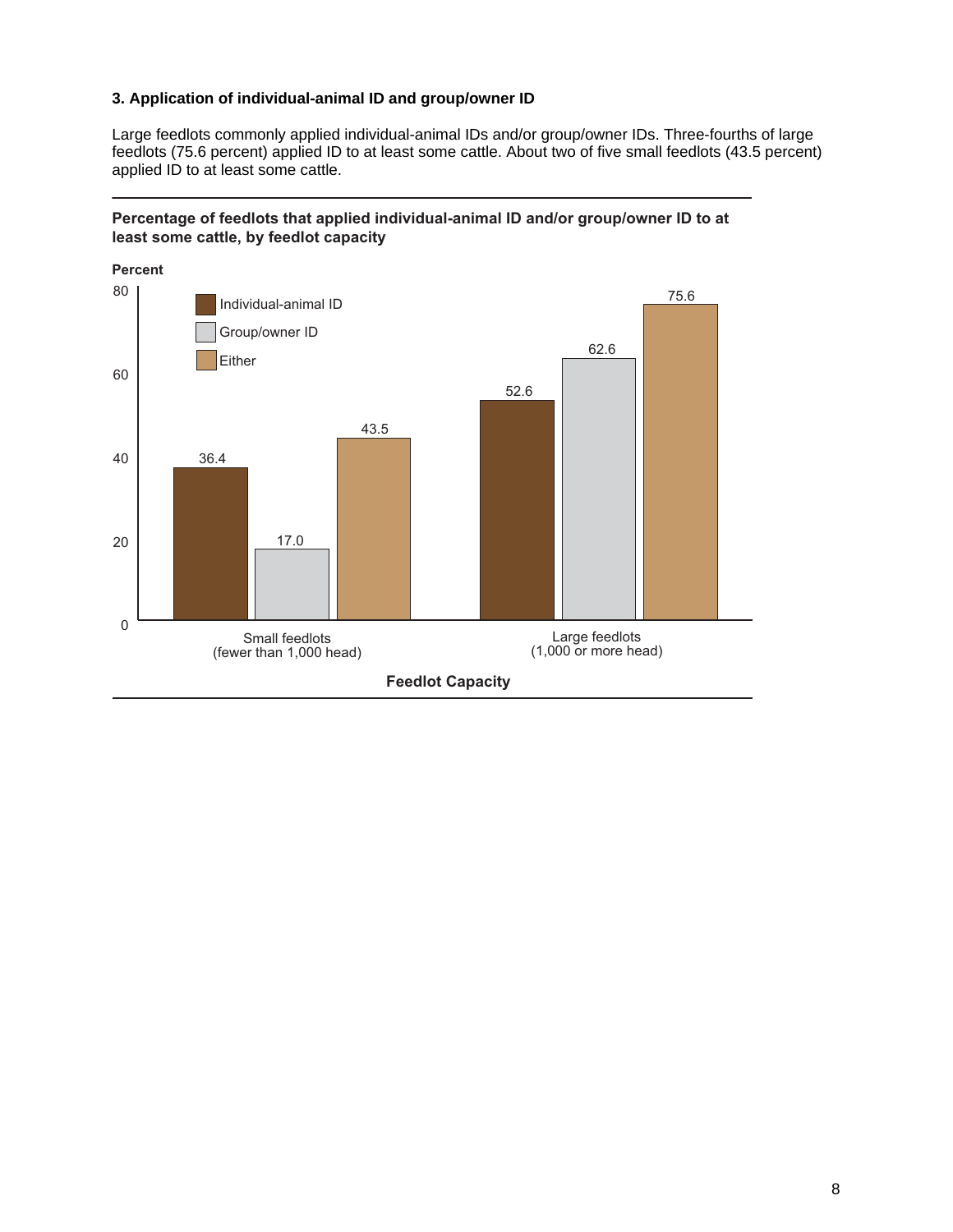A.3.a. Percentage of feedlots that tagged cattle and calves with an individual-animal ID and/or a group/owner ID, by feedlot capacity and by and region:

|                    | Percentage of feedlots that applied                         |        |                                                          |       |                                                  |        |
|--------------------|-------------------------------------------------------------|--------|----------------------------------------------------------|-------|--------------------------------------------------|--------|
|                    | Individual-<br>animal ID<br>Std.<br><b>Percent</b><br>error |        | <b>Group/owner ID</b><br>Std.<br><b>Percent</b><br>error |       | <b>Either</b><br>Std.<br><b>Percent</b><br>error |        |
| Small feedlots     |                                                             |        |                                                          |       |                                                  |        |
| 1-499 head         | 36.3                                                        | (4.5)  | 16.3                                                     | (2.7) | 43.0                                             | (4.6)  |
| 500-999 head       | 37.7                                                        | (6.0)  | 33.8                                                     | (6.0) | 54.2                                             | (6.1)  |
| Central region     | 45.5                                                        | (11.1) | 21.2                                                     | (5.2) | 55.5                                             | (11.5) |
| Other region       | 32.6                                                        | (4.0)  | 15.3                                                     | (3.0) | 38.5                                             | (4.1)  |
| All                | 36.4                                                        | (4.3)  | 17.0                                                     | (2.6) | 43.5                                             | (4.4)  |
| Large feedlots     |                                                             |        |                                                          |       |                                                  |        |
| 1,000-7,999 head   | 47.5                                                        | (3.0)  | 51.7                                                     | (2.8) | 67.5                                             | (2.7)  |
| 8,000 or more head | 64.8                                                        | (3.0)  | 88.8                                                     | (2.8) | 94.8                                             | (1.5)  |
| Central region     | 56.7                                                        | (2.7)  | 69.6                                                     | (2.7) | 82.2                                             | (2.2)  |
| Other region       | 46.5                                                        | (4.1)  | 52.1                                                     | (3.7) | 65.6                                             | (3.8)  |
| All                | 52.6                                                        | (2.3)  | 62.6                                                     | (2.2) | 75.6                                             | (2.0)  |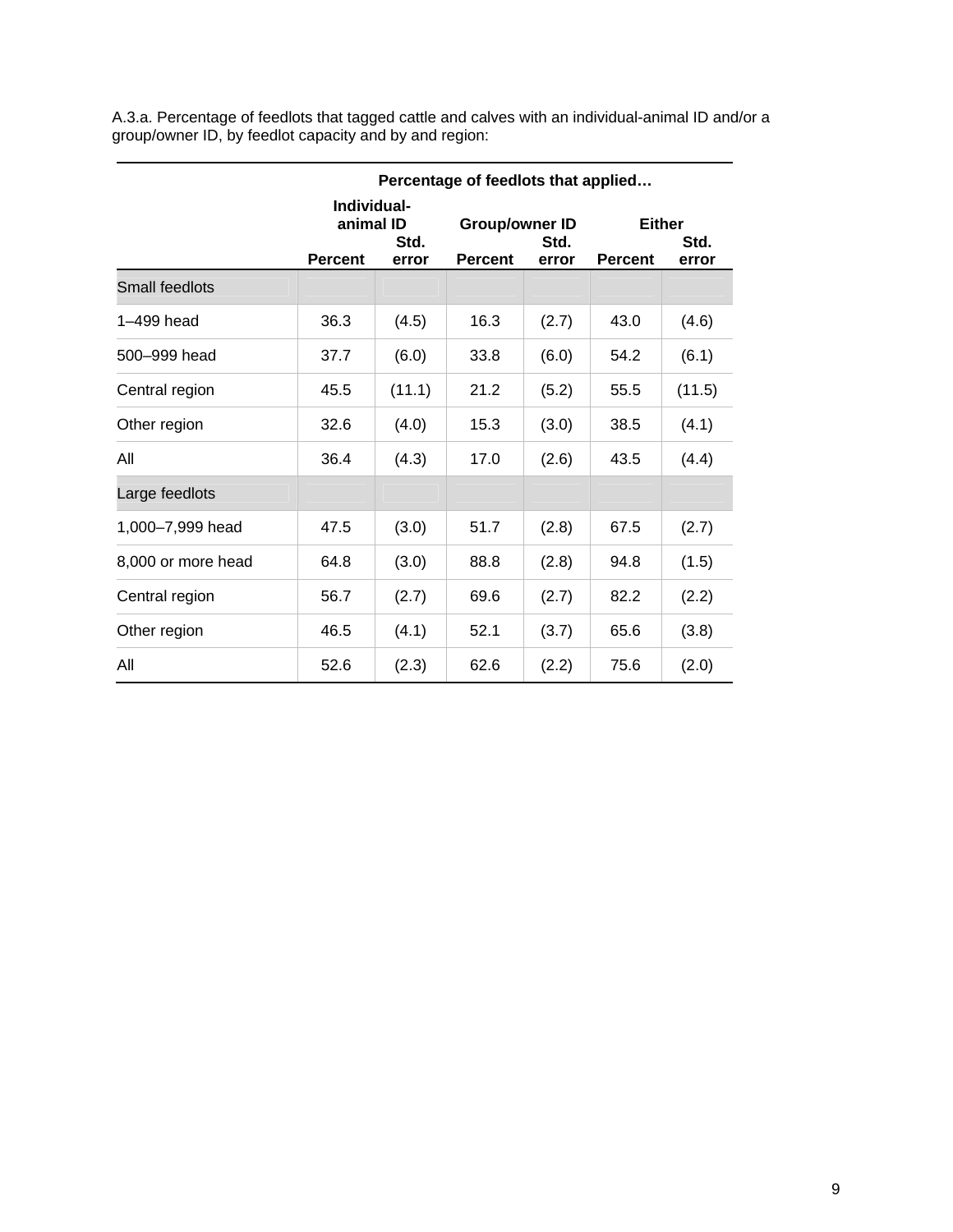The NAHMS Feedlot 2011 study showed that a higher percentage of cattle in large feedlots were tagged with a group/owner ID than an individual-animal ID (85.5 and 45.0 percent of cattle, respectively). These estimates were similar to estimates for cattle ID in the 2011 National Beef Quality Assurance (NBQA),<sup>5</sup> which reported hide-on carcass identification statistics. The NBQA reported that at slaughter facilities "lot visual tags" were more common than "individual visual tags" (85.7 and 50.6 percent of cattle, respectively).

In small feedlots, about the same percentage of individual-animal IDs and group-owner IDs were applied to cattle (32.0 and 26.8 percent of cattle respectively).







 $^5$  Full Report: National Beef Quality Audit – 2011: In-plant survey phase (Savell et al., 2012).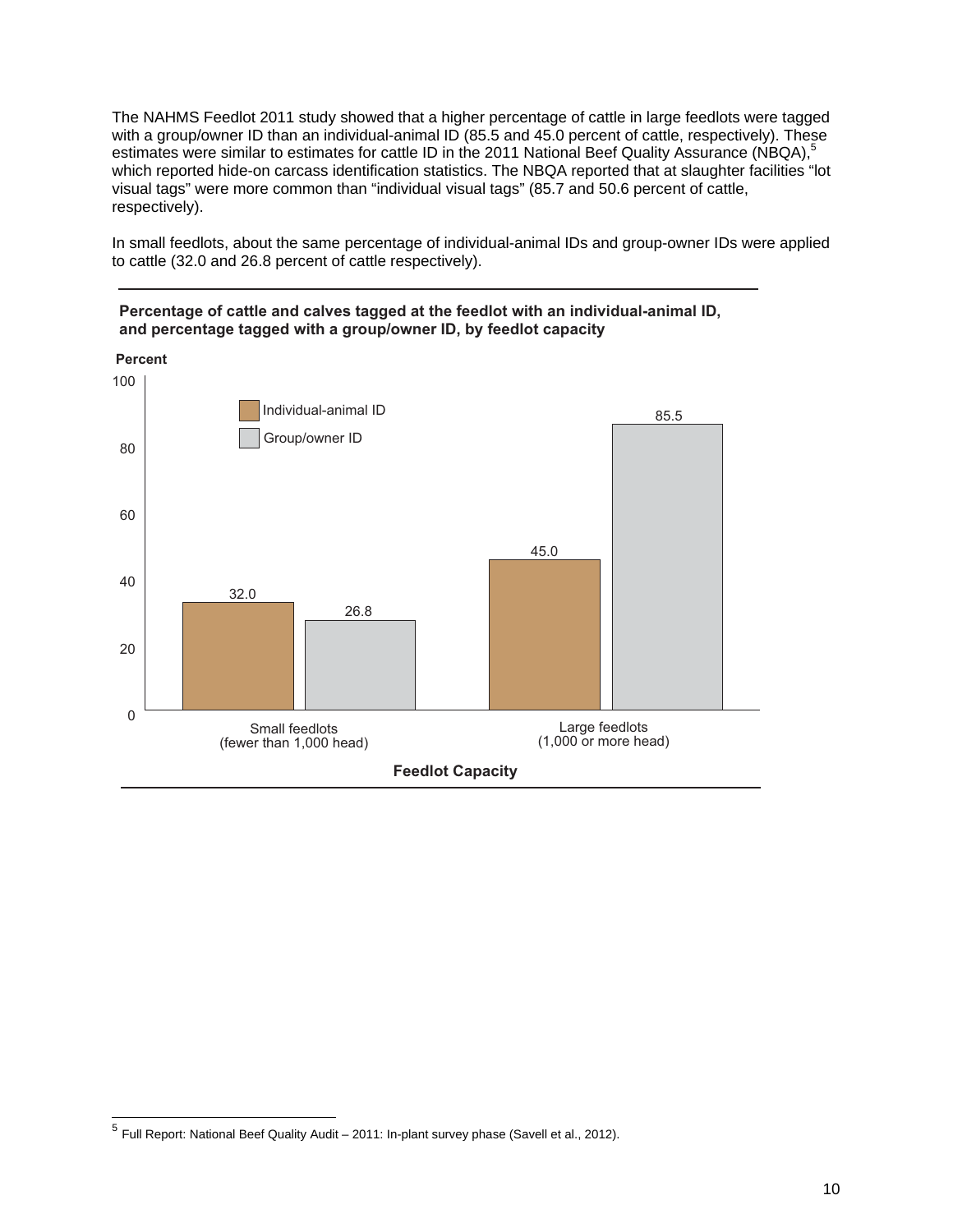A.3.b. Percentage of cattle and calves tagged at the feedlot with an individual-animal ID, and percentage tagged with a group/owner ID, by feedlot capacity and by region:

|                       | Percent Cattle and Calves Tagged With |       |                       |            |  |
|-----------------------|---------------------------------------|-------|-----------------------|------------|--|
|                       | Individual-animal ID                  |       | <b>Group/owner ID</b> |            |  |
|                       | Std. error<br><b>Percent</b>          |       | <b>Percent</b>        | Std. error |  |
| <b>Small feedlots</b> |                                       |       |                       |            |  |
| 1-499 head            | 27.6                                  | (6.8) | 24.5                  | (7.2)      |  |
| 500-999 head          | 44.6                                  | (6.9) | 33.5                  | (6.8)      |  |
| Central region        | 32.1                                  | (8.3) | 29.0                  | (8.5)      |  |
| Other region          | 32.0                                  | (7.5) | 25.2                  | (7.5)      |  |
| All                   | 32.0                                  | (5.6) | 26.8                  | (5.6)      |  |
| Large feedlots        |                                       |       |                       |            |  |
| 1,000-7,999 head      | 47.1                                  | (4.4) | 58.1                  | (3.5)      |  |
| 8,000 or more head    | 44.6                                  | (3.0) | 90.8                  | (1.8)      |  |
| Central region        | 45.3                                  | (3.0) | 87.2                  | (1.9)      |  |
| Other region          | 43.8                                  | (5.1) | 77.9                  | (3.2)      |  |
| All                   | 45.0                                  | (2.6) | 85.5                  | (1.6)      |  |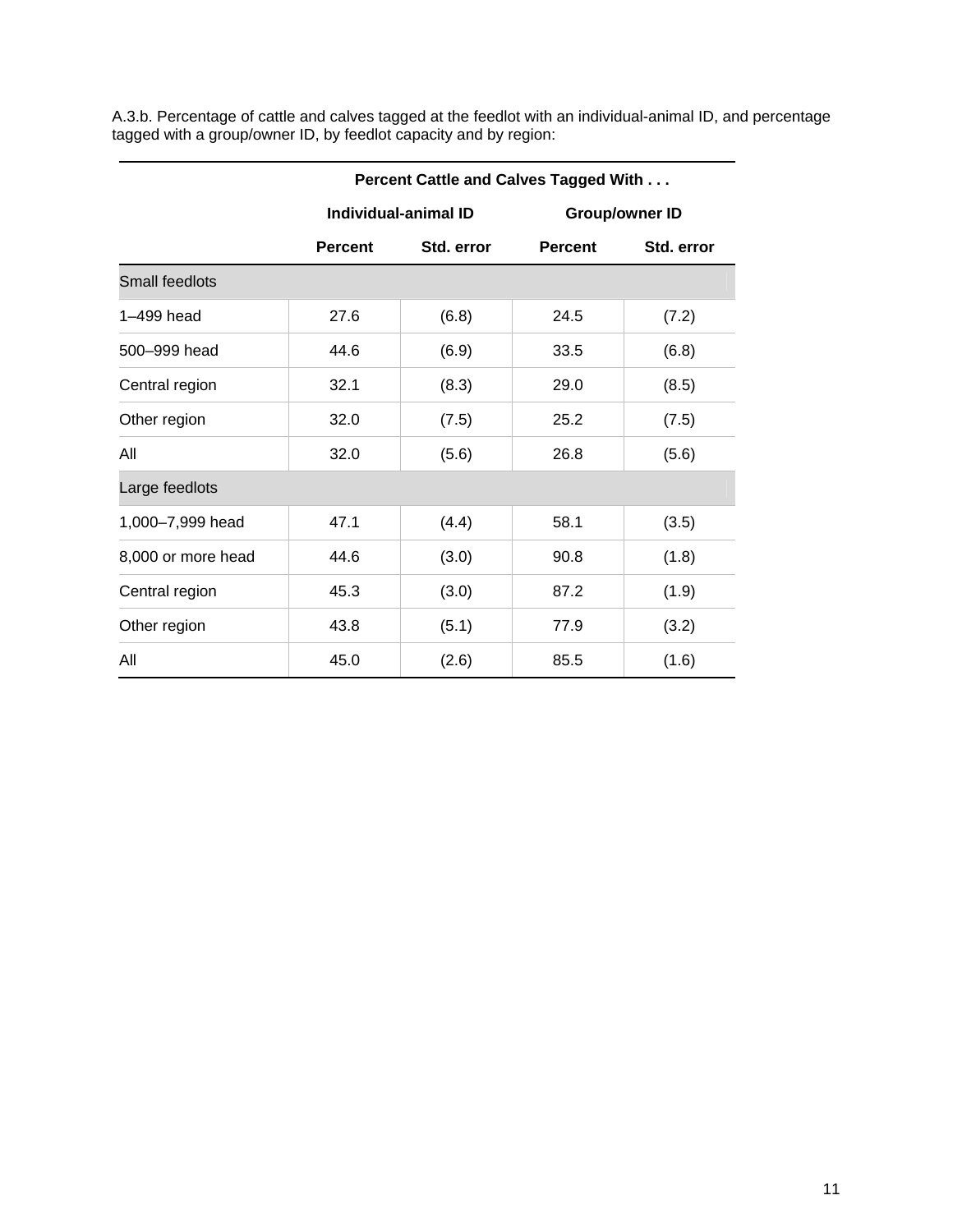# **4. Hide-branding**

Hide-branding was used on about 1 of 10 small feedlots (10.2 percent) and 2 of 10 large feedlots (22.5 percent). Hide-branding was most common in the Central region for both small and large feedlots.

A.4. Percentage of feedlots that hide-branded any cattle after arrival, by feedlot capacity and by region:

|                    | <b>Percent Feedlots</b> |            |  |  |
|--------------------|-------------------------|------------|--|--|
|                    | <b>Percent</b>          | Std. error |  |  |
| Small feedlots     |                         |            |  |  |
| 1-499 head         | 9.9                     | (3.4)      |  |  |
| 500-999 head       | 17.3                    | (4.7)      |  |  |
| Central region     | 33.4                    | (10.8)     |  |  |
| Other region       | 0.6                     | (0.3)      |  |  |
| All                | 10.2                    | (3.3)      |  |  |
| Large feedlots     |                         |            |  |  |
| 1,000-7,999 head   | 20.3                    | (2.2)      |  |  |
| 8,000 or more head | 27.6                    | (3.9)      |  |  |
| Central region     | 28.8                    | (2.7)      |  |  |
| Other region       | 13.0                    | (2.7)      |  |  |
| All                | 22.5                    | (2.0)      |  |  |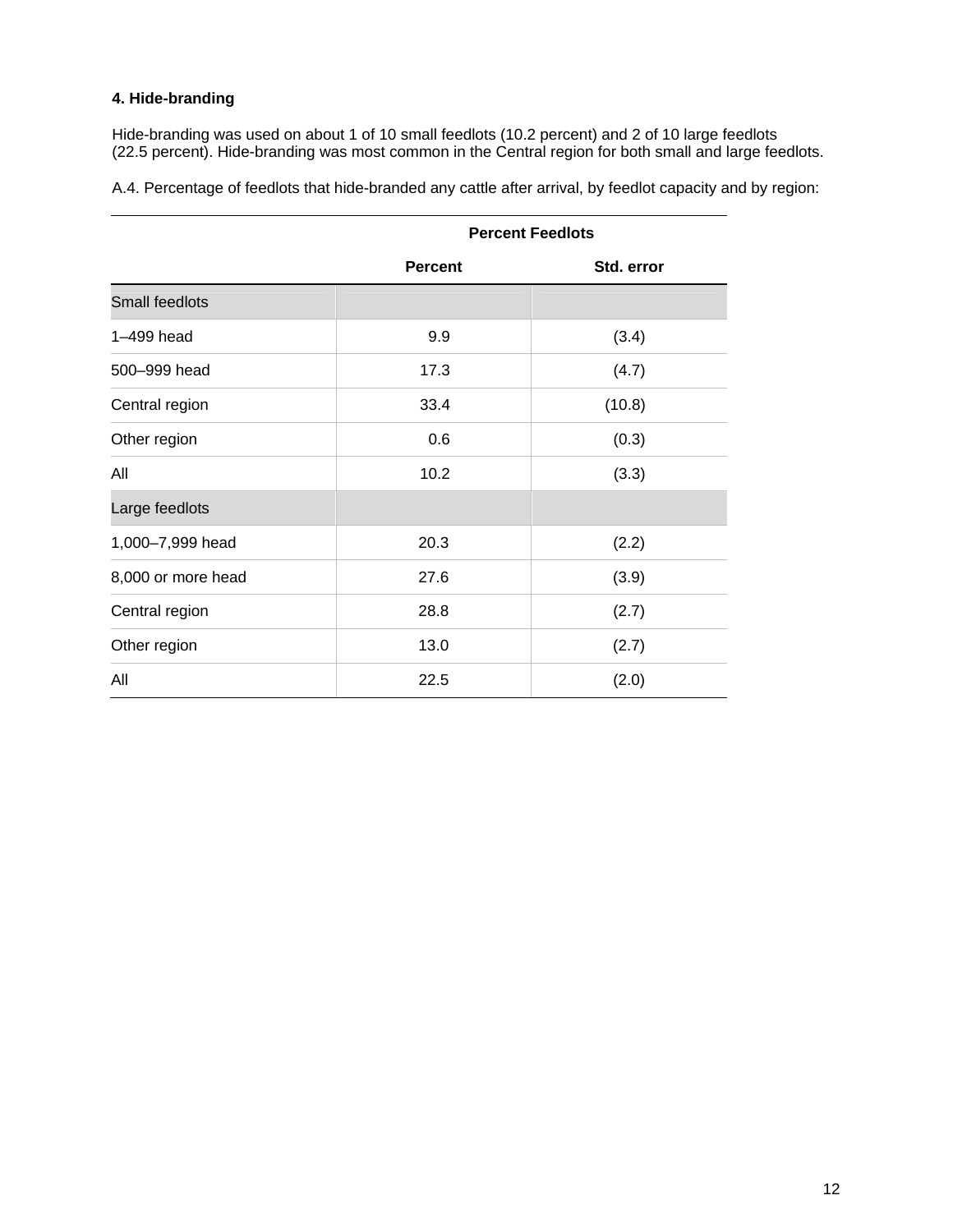# **B. Trends**

#### **1. Hide-branding**

Hide-branding has been examined in all three NAHMS feedlot studies (COFE 1994, Feedlot '99, and Feedlot 2011). Unlike the earlier studies, Feedlot 2011 did not investigate the percentage of cattle that received a hide-brand, the branding site, or reason for branding, so comparisons across all three studies are limited. The percentage of small feedlots that hide-branded some cattle was similar in the 1994 and 2011 studies $^6$  (11.2 and 10.2 percent, respectively). For the 1994 and 1999 studies, the percentage of large feedlots that hide-branded some cattle was also similar (42.9 and 38.5 percent, respectively), but was lower for large feedlots in the 2011 study (22.5 percent).





<sup>6</sup> Small feedlots were not surveyed in the Feedlot '99 study**.**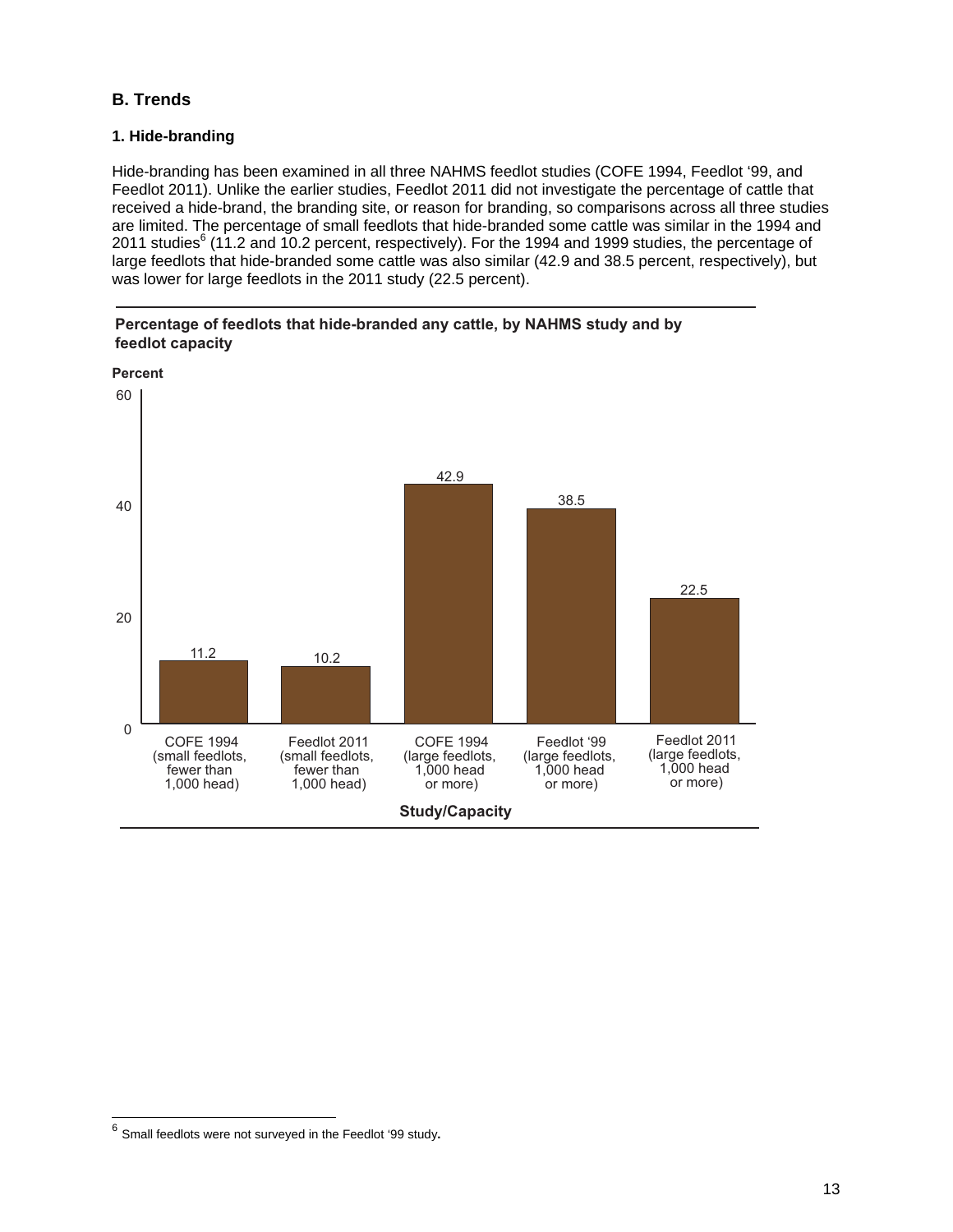#### **2. Feedlots that applied ID**

The percentage of large feedlots<sup>7</sup> that tagged cattle with an individual-animal ID and the percentage that tagged cattle with a group/owner ID decreased from 1994 to 1999, but increased from 1999 to 2011. In 1999, about two of five large feedlots (39.8 percent) applied individual-animal ID to any cattle; more than half of large feedlots (52.6 percent) applied individual-animal ID to any cattle in 2011. Group/owner IDs were applied by a little more than half of large feedlots in 1999 (54.2 percent), and about three of five large feedlots in 2011 (62.6 percent) .





 $^7$  Data were not collected to estimate the application of ID at small feedlots in 1994 and 1999.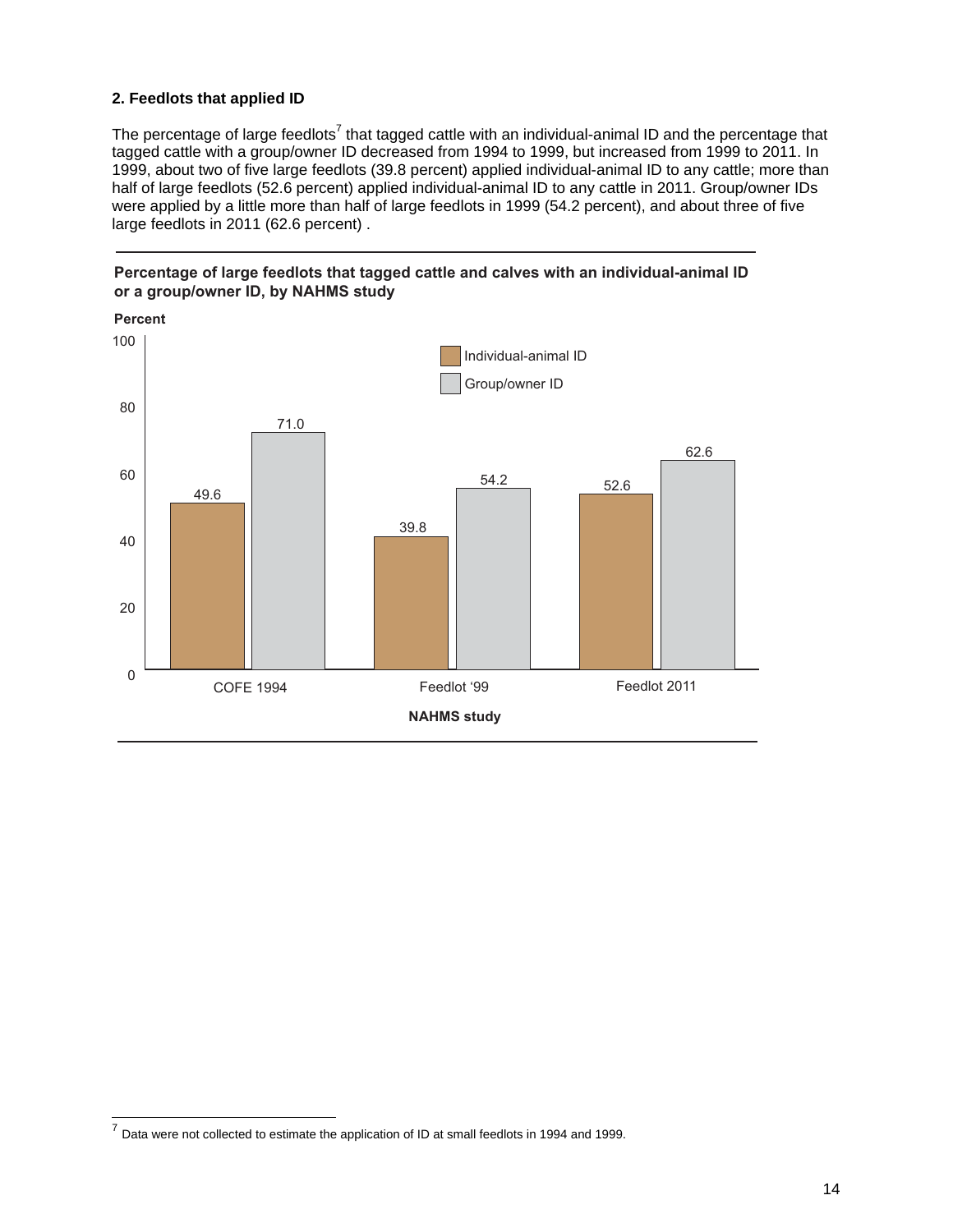On large feedlots, the percentage of cattle<sup>8</sup> tagged with an individual-animal ID increased from 30.8 percent in 1999 to 45.0 percent in 2011. The percentage of cattle tagged with a group/owner ID increased from 75.1 percent in 1999 to 85.5 percent in 2011.





 $^8$  The percentage of cattle that received ID was not estimated in the COFE 1994 study.